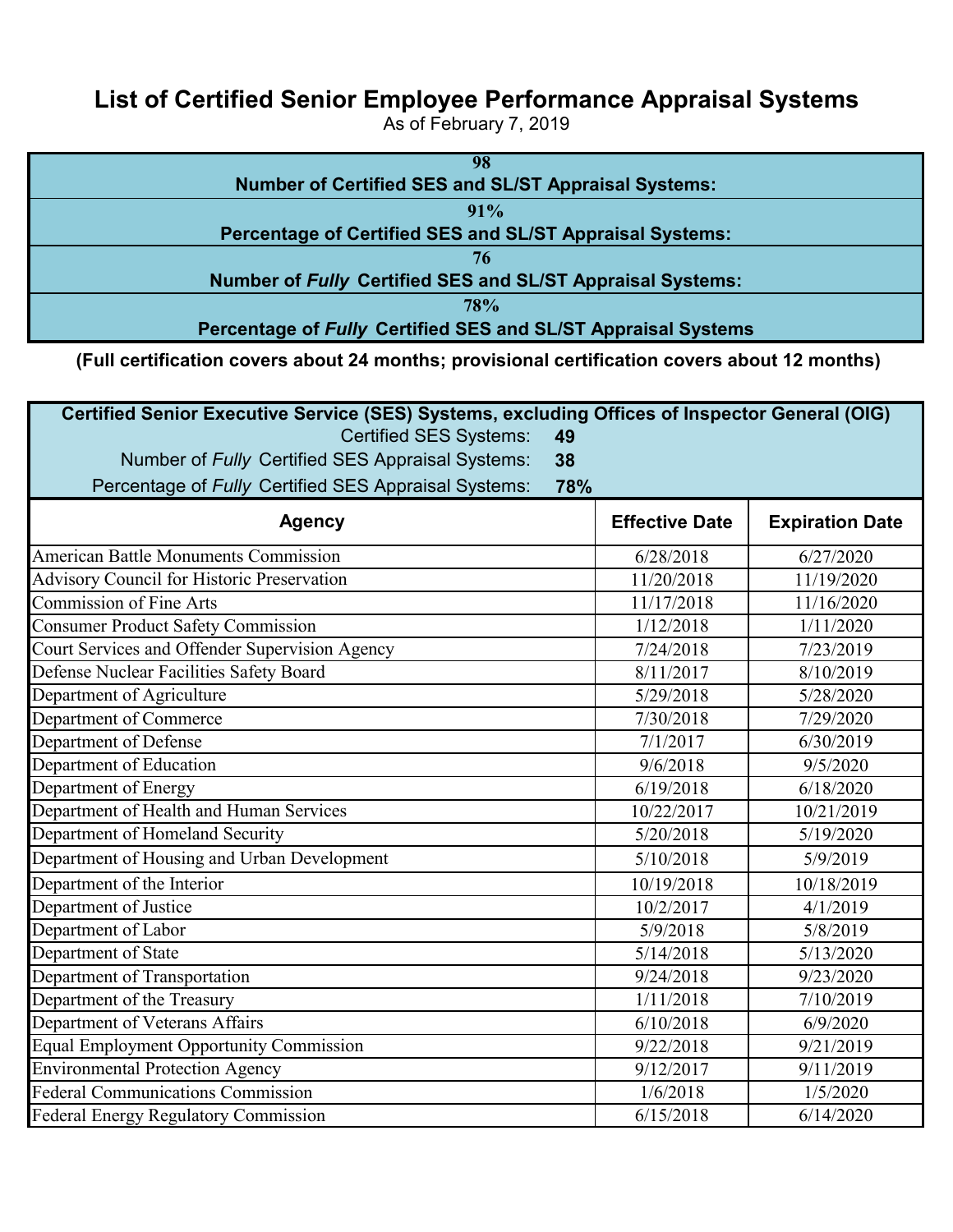| <b>Federal Labor Relations Authority</b>           | 12/21/2018 | 12/20/2020 |
|----------------------------------------------------|------------|------------|
| Federal Retirement Thrift Investment Board         | 3/28/2018  | 3/27/2020  |
| <b>Federal Trade Commission</b>                    | 8/21/2018  | 8/20/2019  |
| <b>General Services Administration</b>             | 2/21/2018  | 2/20/2020  |
| <b>Gulf Coast Ecosystem Restoration Council</b>    | 9/12/2018  | 9/11/2020  |
| Merit Systems Protection Board                     | 5/9/2017   | 5/8/2019   |
| National Aeronautics and Space Administration      | 10/22/2018 | 10/21/2019 |
| National Archives and Records Administration       | 7/24/2018  | 7/23/2020  |
| National Endowment of the Arts                     | 4/13/2018  | 4/12/2020  |
| National Transportation Safety Board               | 3/24/2017  | 3/23/2019  |
| <b>Nuclear Regulatory Commission</b>               | 9/10/2017  | 9/9/2019   |
| Office of National Drug Control Policy             | 8/6/2018   | 8/5/2020   |
| Patent and Trademark Office/Department of Commerce | 8/6/2018   | 8/5/2020   |
| Railroad Retirement Board                          | 1/1/2019   | 12/31/2020 |
| <b>Small Business Administration</b>               | 7/20/2017  | 7/19/2019  |
| Social Security Administration                     | 7/2/2017   | 7/1/2019   |
| <b>Surface Transportation Board</b>                | 7/20/2018  | 7/19/2020  |
| U.S. Agency for International Development          | 6/26/2018  | 6/25/2020  |
| U.S. International Trade Commission                | 8/22/2018  | 8/21/2020  |
| U.S. Office of Government Ethics                   | 6/30/2017  | 6/29/2019  |
| U.S. Office of Management and Budget               | 9/16/2018  | 9/15/2019  |
| U.S. Office of Personnel Management                | 8/22/2018  | 8/21/2020  |
| U.S. Office of Special Counsel                     | 10/21/2018 | 10/20/2019 |
| U.S. Trade Representative                          | 8/25/2017  | 8/24/2019  |

## **Certified Office of Inspector General (OIG) SES Appraisal Systems**

Certified OIG SES Systems: **25** 

Number of *Fully* Certified OIG SES Appraisal Systems: **23** 

Percentage of *Fully* Certified OIG SES Appraisal Systems: **92%** 

| <b>Agency</b>                                   | <b>Effective Date</b> | <b>Expiration Date</b> |
|-------------------------------------------------|-----------------------|------------------------|
| Department of Agriculture OIG                   | 7/1/2018              | 6/30/2020              |
| Department of Commerce OIG                      | 1/11/2018             | 1/10/2020              |
| Department of Defense OIG                       | 8/21/2017             | 8/20/2019              |
| Department of Education OIG                     | 6/30/2017             | 6/29/2019              |
| Department of Energy OIG                        | 3/31/2018             | 3/30/2020              |
| Department of Health and Human Services OIG     | 12/7/2018             | 12/6/2020              |
| Department of Homeland Security OIG             | 4/3/2018              | 4/2/2019               |
| Department of Housing and Urban Development OIG | 10/1/2018             | 9/30/2020              |
| Department of the Interior OIG                  | 4/19/2018             | 4/18/2020              |
| Department of Justice OIG                       | 4/19/2018             | 4/18/2020              |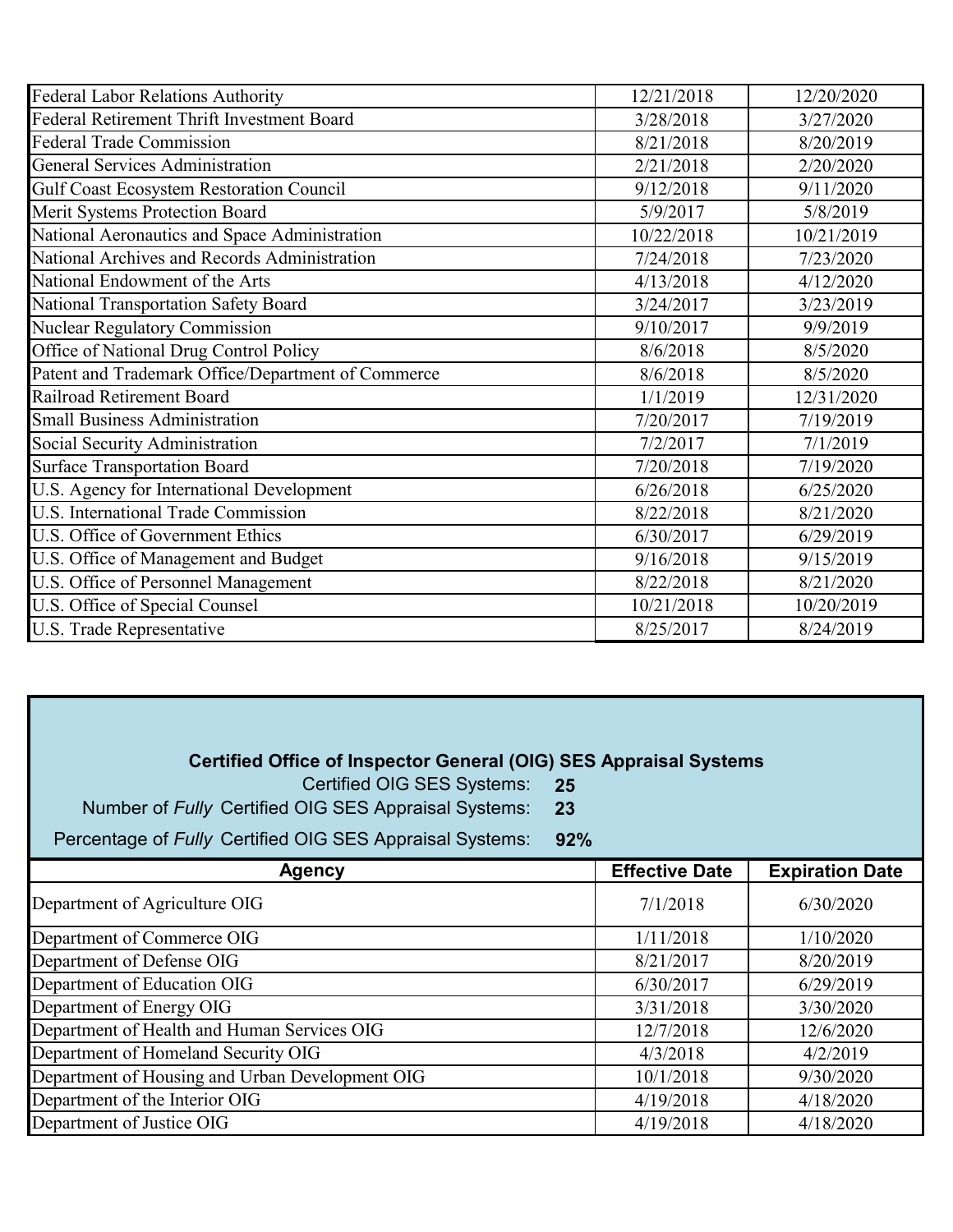| Department of Labor OIG                                              | 8/16/2018 | 8/15/2020  |
|----------------------------------------------------------------------|-----------|------------|
| Department of State OIG                                              | 7/10/2018 | 7/9/2020   |
| Department of Transportation OIG                                     | 6/2/2017  | 6/1/2019   |
| Department of the Treasury, Inspector General for Tax Administration | 7/26/2018 | 7/25/2020  |
| Department of the Treasury, Special IG for the Troubled Asset Relief | 6/9/2018  | 6/8/2020   |
| Department of Veterans Affairs OIG                                   | 4/21/2017 | 4/20/2019  |
| <b>Environmental Protection Agency OIG</b>                           | 8/7/2018  | 8/6/2019   |
| <b>General Services Administration OIG</b>                           | 1/1/2019  | 12/31/2020 |
| National Aeronautics and Space Administration OIG                    | 7/29/2017 | 7/28/2019  |
| National Science Foundation OIG                                      | 4/1/2017  | 3/31/2019  |
| <b>Nuclear Regulatory Commission OIG</b>                             | 9/10/2018 | 9/9/2020   |
| U.S. Agency for International Development OIG                        | 4/11/2018 | 4/10/2020  |
| U.S. Office of Personnel Management OIG                              | 2/21/2018 | 2/20/2020  |
| <b>Small Business Administration OIG</b>                             | 7/24/2017 | 7/23/2019  |
| Social Security Administration OIG                                   | 7/1/2018  | 6/30/2020  |

 **Certified Senior Level (SL) and Scientific and Professional (ST) Appraisal Systems, excluding OIGs** 

Certified SL/ST Systems: **19** 

Number of *Fully* Certified SL/ST Appraisal Systems: **14** 

Percentage of *Fully* Certified SL/ST Appraisal Systems: **74%** 

| <b>Agency</b>                                       | <b>Effective Date</b> | <b>Expiration Date</b> |
|-----------------------------------------------------|-----------------------|------------------------|
| Department of Agriculture SL/ST                     | 10/28/2017            | 10/27/2019             |
| Department of Commerce SL/ST                        | 12/9/2017             | 12/8/2019              |
| Department of Defense SL/ST*                        | 9/21/2018             | 9/20/2020              |
| Department of Energy SL/ST                          | 6/21/2018             | 6/20/2020              |
| Department of Homeland Security SL/ST               | 12/16/2017            | 12/15/2019             |
| Department of Housing and Urban Development SL/ST   | 12/28/2018            | 12/27/2020             |
| Department of the Interior SL/ST                    | 6/17/2017             | 6/16/2019              |
| Department of Justice SL/ST                         | 8/9/2017              | 3/24/2019              |
| Department of Transportation SL/ST                  | 10/30/2018            | 10/29/2019             |
| Environmental Protection Agency SL/ST               | 8/13/2018             | 8/12/2020              |
| <b>Export Import Bank SL</b>                        | 6/26/2018             | 6/25/2019              |
| Federal Energy Regulatory Commission SL             | 6/12/2018             | 6/11/2020              |
| National Aeronautics and Space Administration SL/ST | 10/7/2018             | 10/6/2020              |
| National Transportation Safety Board SL/ST          | 9/13/2018             | 9/12/2020              |
| Overseas Private Investment Corporation SL          | 12/13/2018            | 12/12/2020             |
| Pension Benefit Guarantee Corporation SL            | 11/9/2018             | 11/8/2020              |
| Small Business Administration SL/ST                 | 10/23/2018            | 10/22/2019             |
| U.S. Agency for International Development SL/ST     | 10/9/2018             | 10/8/2020              |
| U.S. Office of Management and Budget SL/ST          | 6/14/2018             | 6/13/2019              |

 **Certified OIG Senior Level (SL) and Scientific and Professional (ST) Appraisal Systems**